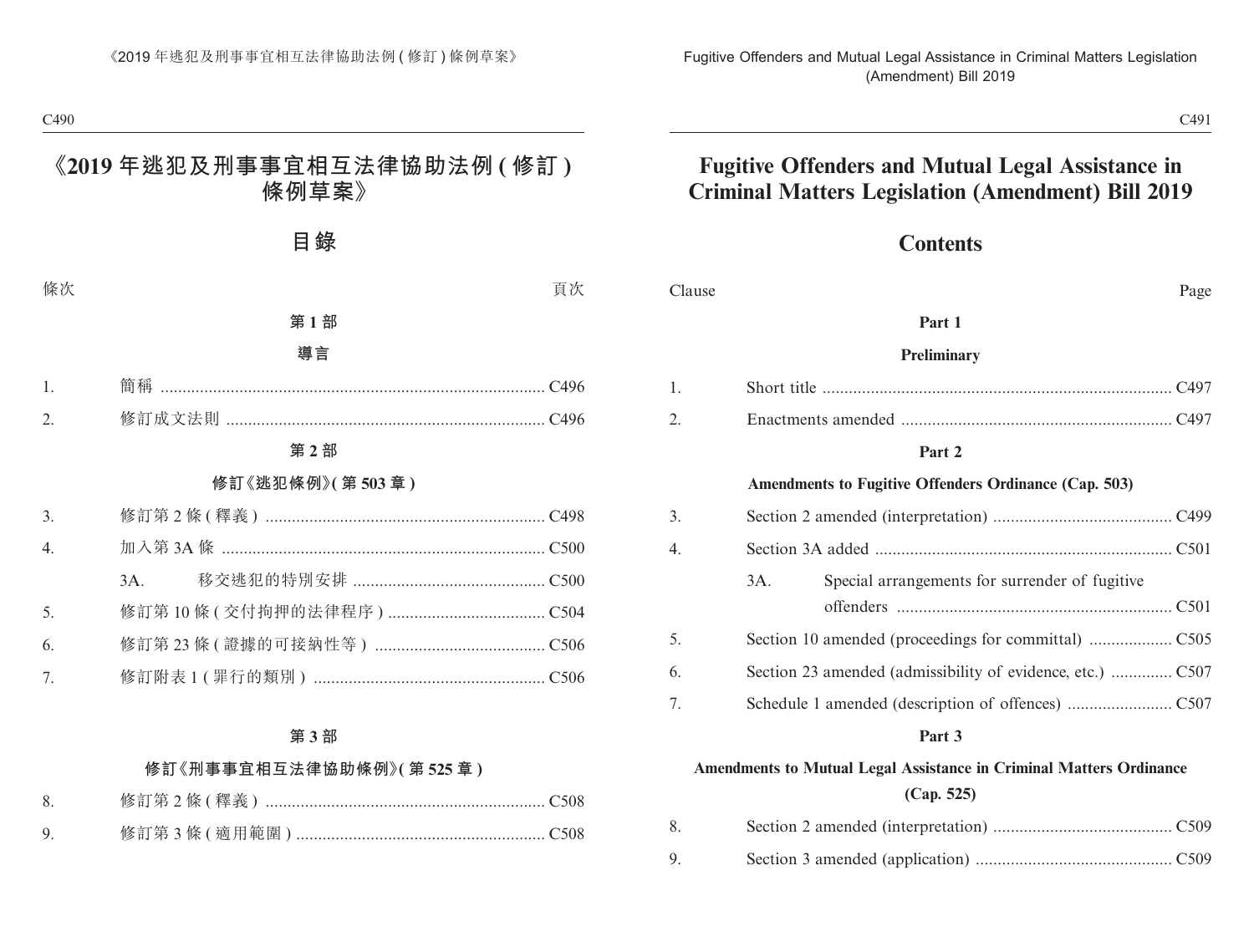|                                                    | C493              |
|----------------------------------------------------|-------------------|
|                                                    | Page              |
| Section 8 amended (requests for assistance to Hong |                   |
|                                                    | $\overline{C509}$ |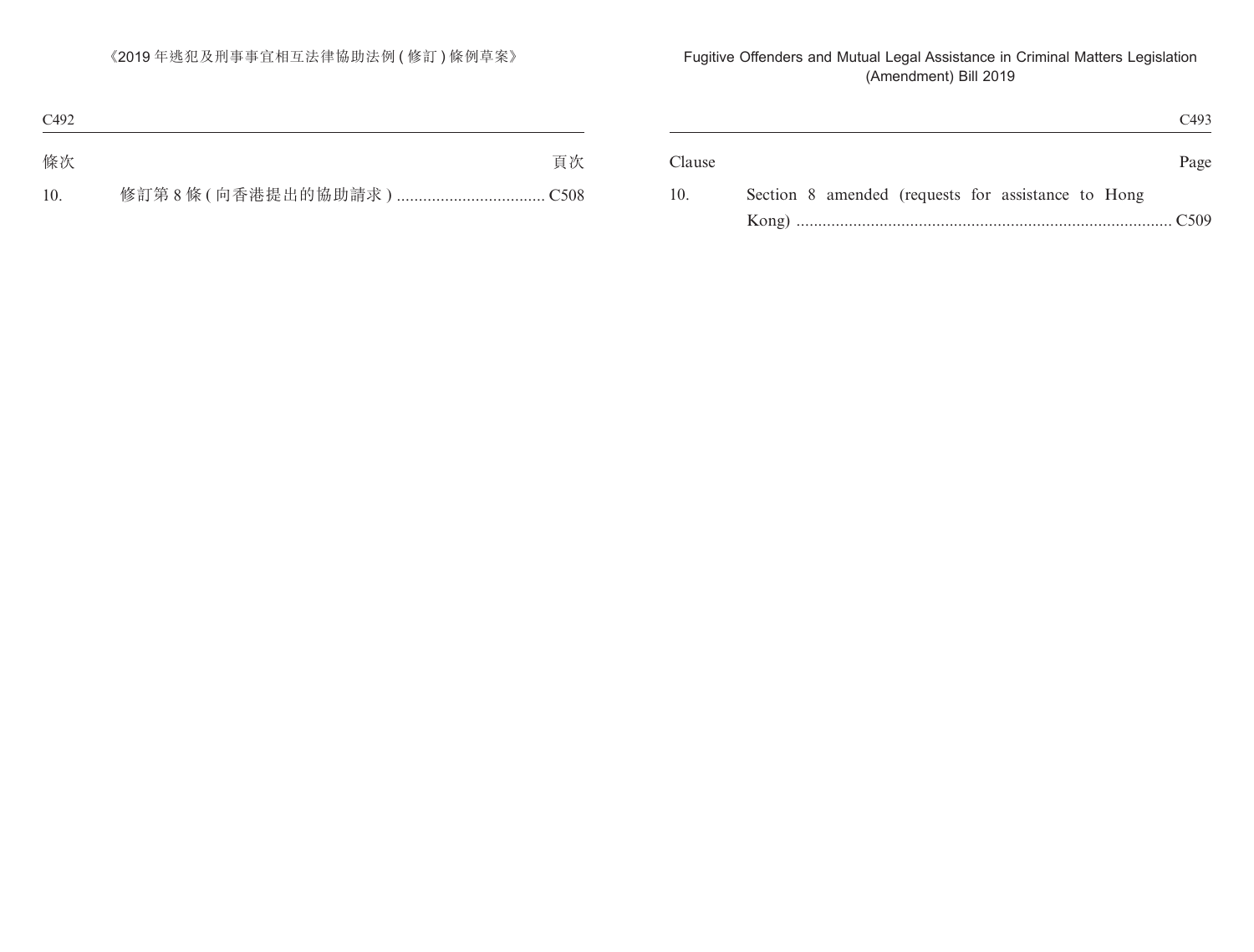# A BILL

## To

Amend the Fugitive Offenders Ordinance so that the Ordinance applies to special surrender arrangements once they are made between Hong Kong and any other place in relation to particular circumstances not covered by surrender arrangements of a general nature; to provide that in relation to special surrender arrangements, the scope of the offences covered for a surrender from Hong Kong is limited to 37 items of offences, on the basis of their existing descriptions in the Ordinance only, that currently apply in relation to surrender arrangements of a general nature; and to provide that documents authenticated in accordance with surrender arrangements that are prescribed arrangements are deemed as duly authenticated; to amend the Mutual Legal Assistance in Criminal Matters Ordinance so that the Ordinance applies to requests for assistance between Hong Kong and any other place; and to provide that a request for assistance in a criminal matter covered by bilateral arrangements for mutual legal assistance made between Hong Kong and any other place that are prescribed arrangements may only be made pursuant to the arrangements.

Enacted by the Legislative Council.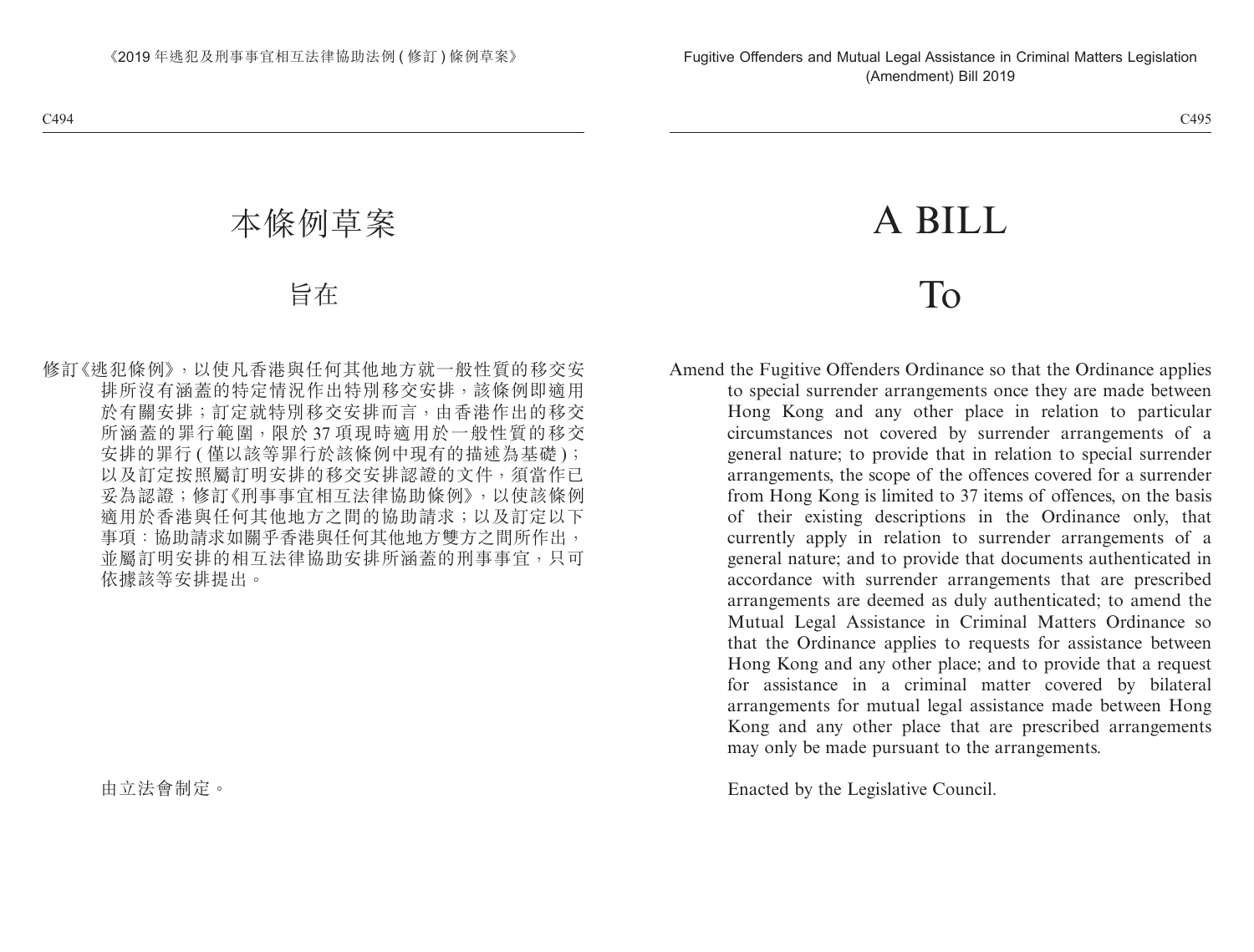| 7107<br>Clause :<br>-49<br>$\sim$ 12.<br>__ | יart<br>__ |  |
|---------------------------------------------|------------|--|
|                                             |            |  |

## **Part 1**

## **Preliminary**

#### **1. Short title**

This Ordinance may be cited as the Fugitive Offenders and Mutual Legal Assistance in Criminal Matters Legislation (Amendment) Ordinance 2019.

#### **2. Enactments amended**

The enactments specified in Parts 2 and 3 are amended as set out in those Parts.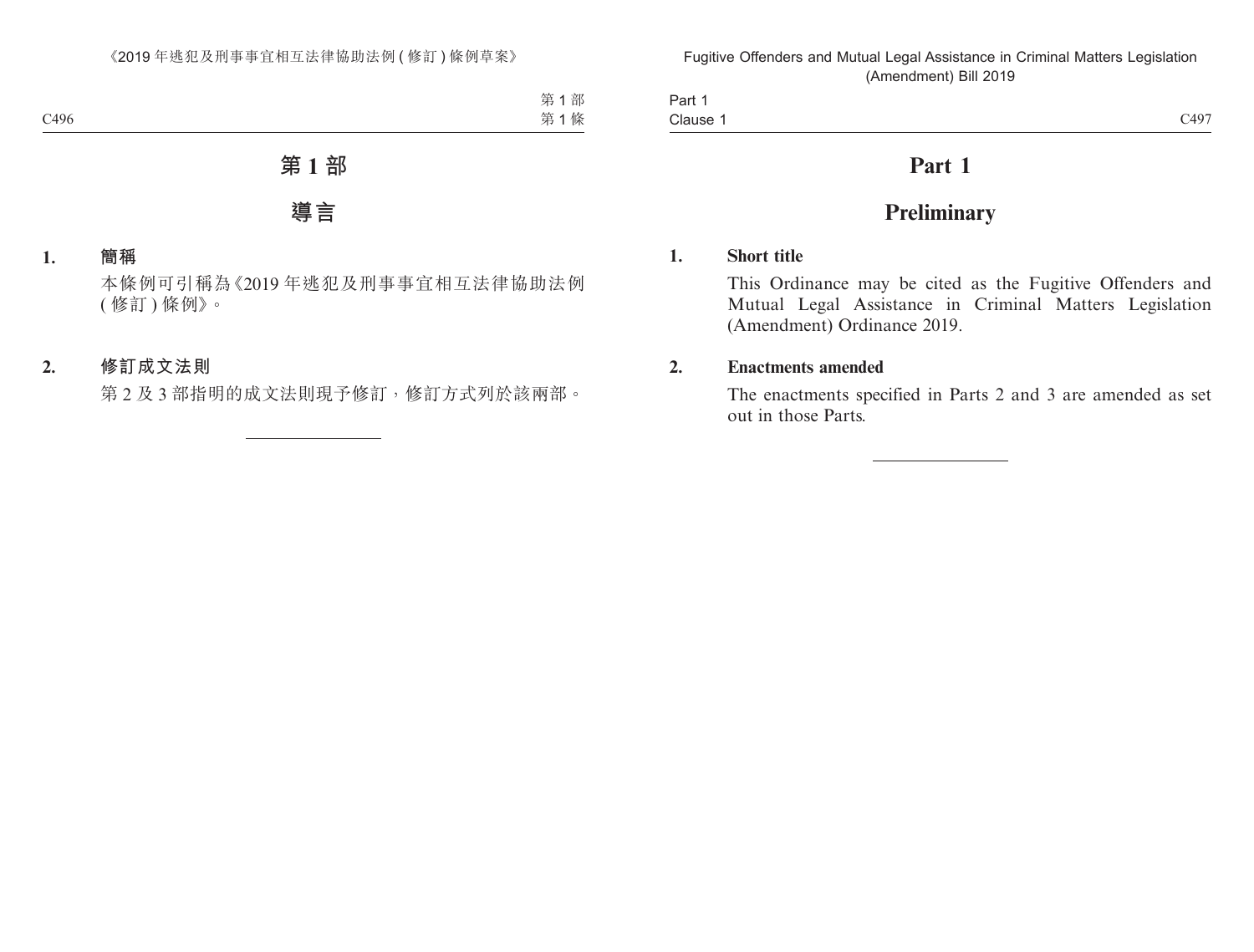| Clause 3                                                        | C499 |
|-----------------------------------------------------------------|------|
| Part 2                                                          |      |
| <b>Amendments to Fugitive Offenders Ordinance</b><br>(Cap. 503) |      |

#### **3. Section 2 amended (interpretation)**

(1) Section 2(1), definition of *arrangements for the surrender of fugitive offenders*—

#### **Repeal**

Part 2

"arrangements—

(a) which are applicable"

#### **Substitute**

"arrangements of a general nature that are—

(a) applicable".

- (2) Section 2(1), definition of *prescribed arrangements*
	- (a) **Repeal**

"means arrangements"

#### **Substitute**

"means—

(a) arrangements";

(b) paragraph (a), after "in force;"—

#### **Add**

" $or$ ";

(c) after paragraph (a)—

#### **Add**

"(b) special surrender arrangements;".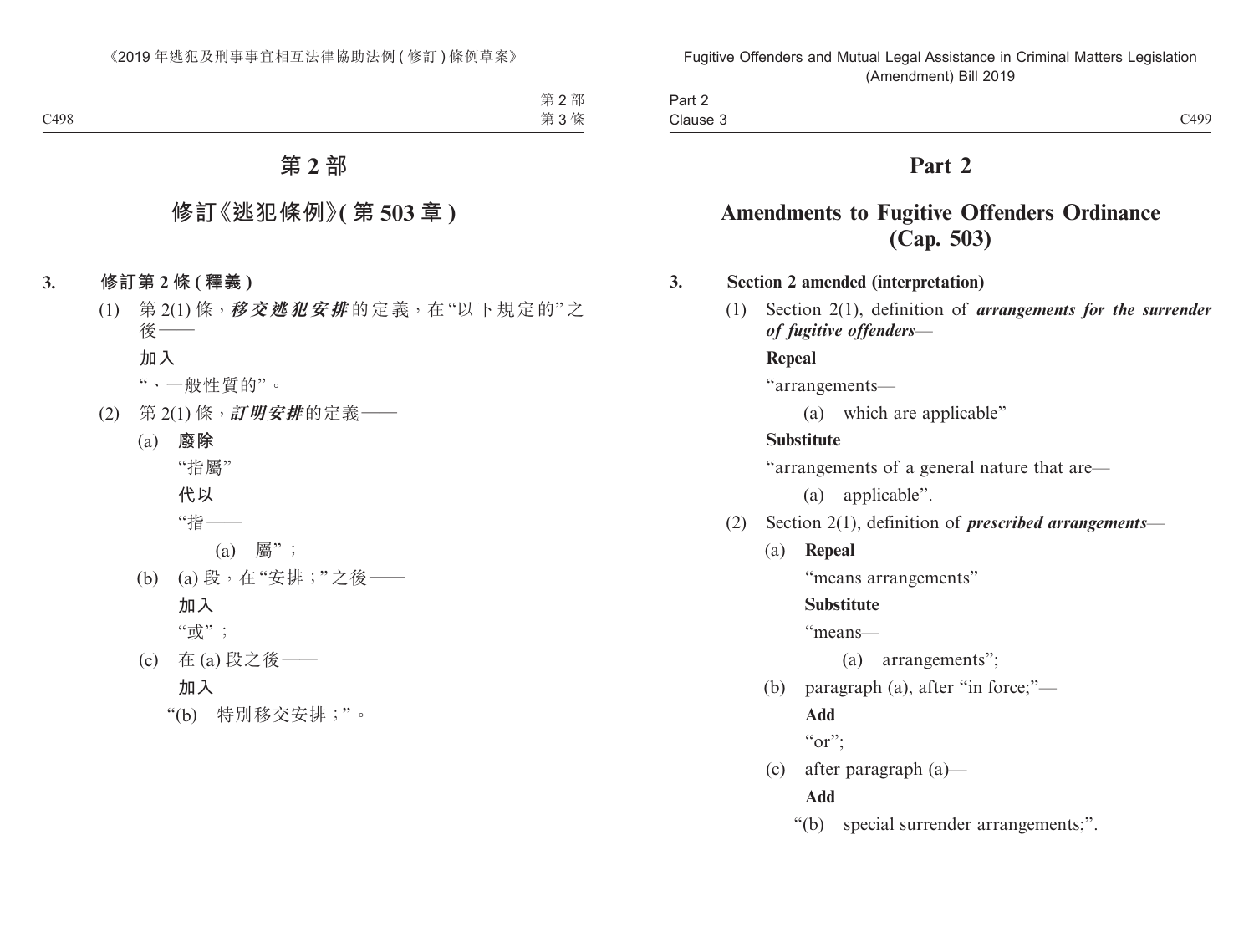| $\overline{\phantom{0}}$<br>Part ∠ |                                                                    |
|------------------------------------|--------------------------------------------------------------------|
| Clause                             | ~1501<br>$\sim$<br>the contract of the contract of the contract of |
|                                    |                                                                    |

(3) Section 2(1)—

#### **Add in alphabetical order**

"*special surrender arrangements* (特別移交安排) means arrangements that are—

- (a) applicable to—
	- (i) the Government and the government of a place outside Hong Kong; or
	- (ii) Hong Kong and a place outside Hong Kong; and
- (b) for the purposes of the surrender in particular circumstances of a particular person or particular persons wanted for prosecution, or for the imposition or enforcement of a sentence, in respect of an offence—
	- (i) that is an offence against the law of Hong Kong or that place; and
	- (ii) that is not an offence in respect of which procedures in this Ordinance apply as between Hong Kong and that place by virtue of an order in force made under section  $3(1)$ ;".

#### **4. Section 3A added**

After section 3—

**Add**

#### "**3A. Special arrangements for surrender of fugitive offenders**

(1) If there are special surrender arrangements in respect of a person, the procedures in this Ordinance apply as between Hong Kong and the place outside Hong Kong to which the arrangements relate in respect of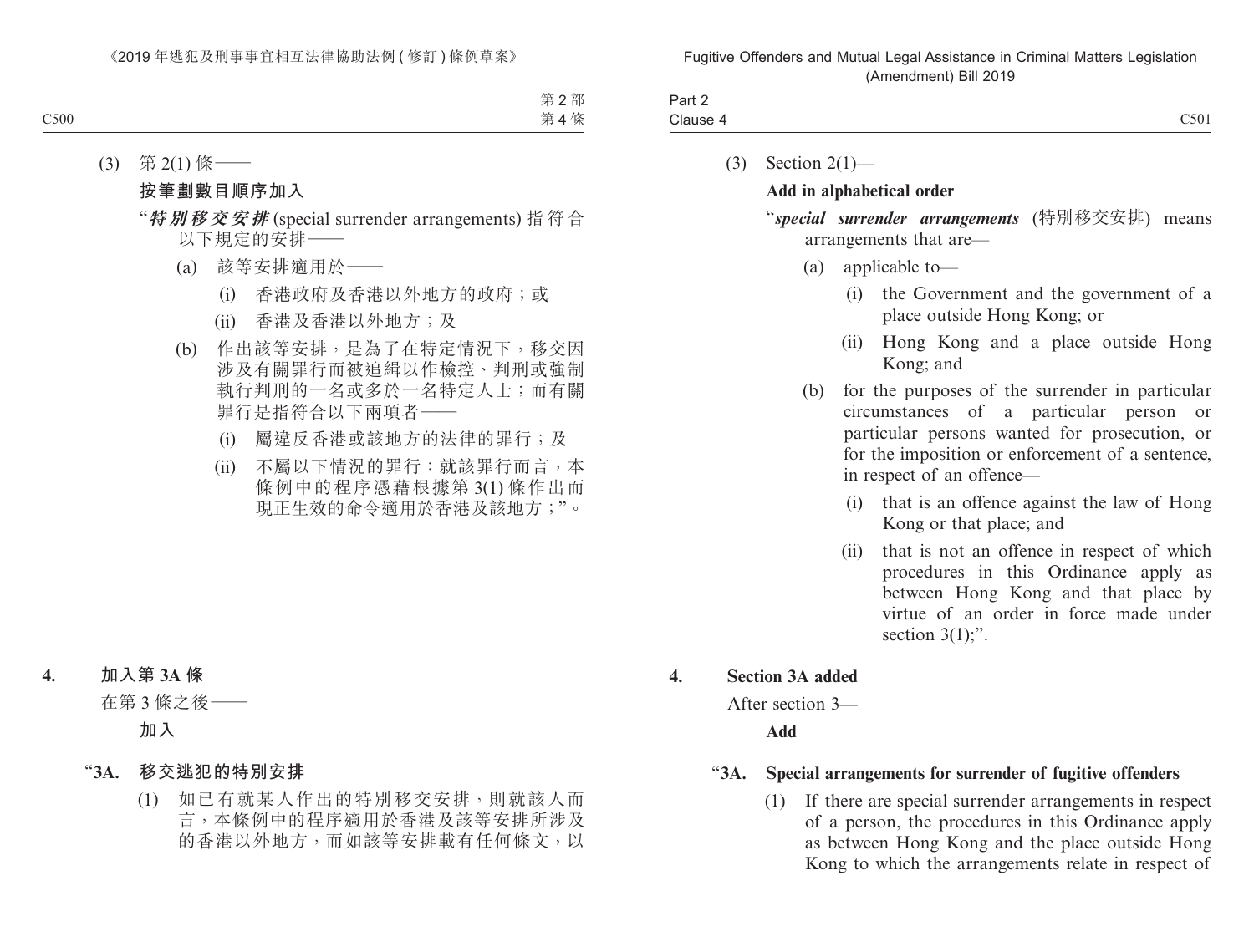| Part 2   |      |
|----------|------|
| Clause 4 | C503 |

the person, subject to any provision contained in the arrangements that, in addition to the procedures, further limits the circumstances in which the person may be surrendered. (2) Subject to subsection (3), a certificate issued by or under the authority of the Chief Executive (*certificate*) stating the following matters is conclusive evidence of them— (a) that there are special surrender arrangements in respect of a person; and (b) that, in respect of the person, the procedures in this Ordinance apply in the case of the place outside Hong Kong to which the arrangements relate and (if applicable) the application of the procedures is subject to the provisions contained in the arrangements that, in addition to the procedures, further limit the circumstances in which the person may be surrendered. (3) The certificate must annex a copy of the special surrender arrangements referred to in it. (4) In determining whether an offence is a relevant

- offence in relation to special surrender arrangements—
	- (a) subsection  $(5)$  applies instead of section  $2(2)$ ; and
	- (b) section 2(3) applies as if the reference in it to "subsection (2)" were a reference to "section  $3A(5)$ ".
- (5) For the purposes of this Ordinance, an offence by a person against the law of a prescribed place is a relevant offence against that law if—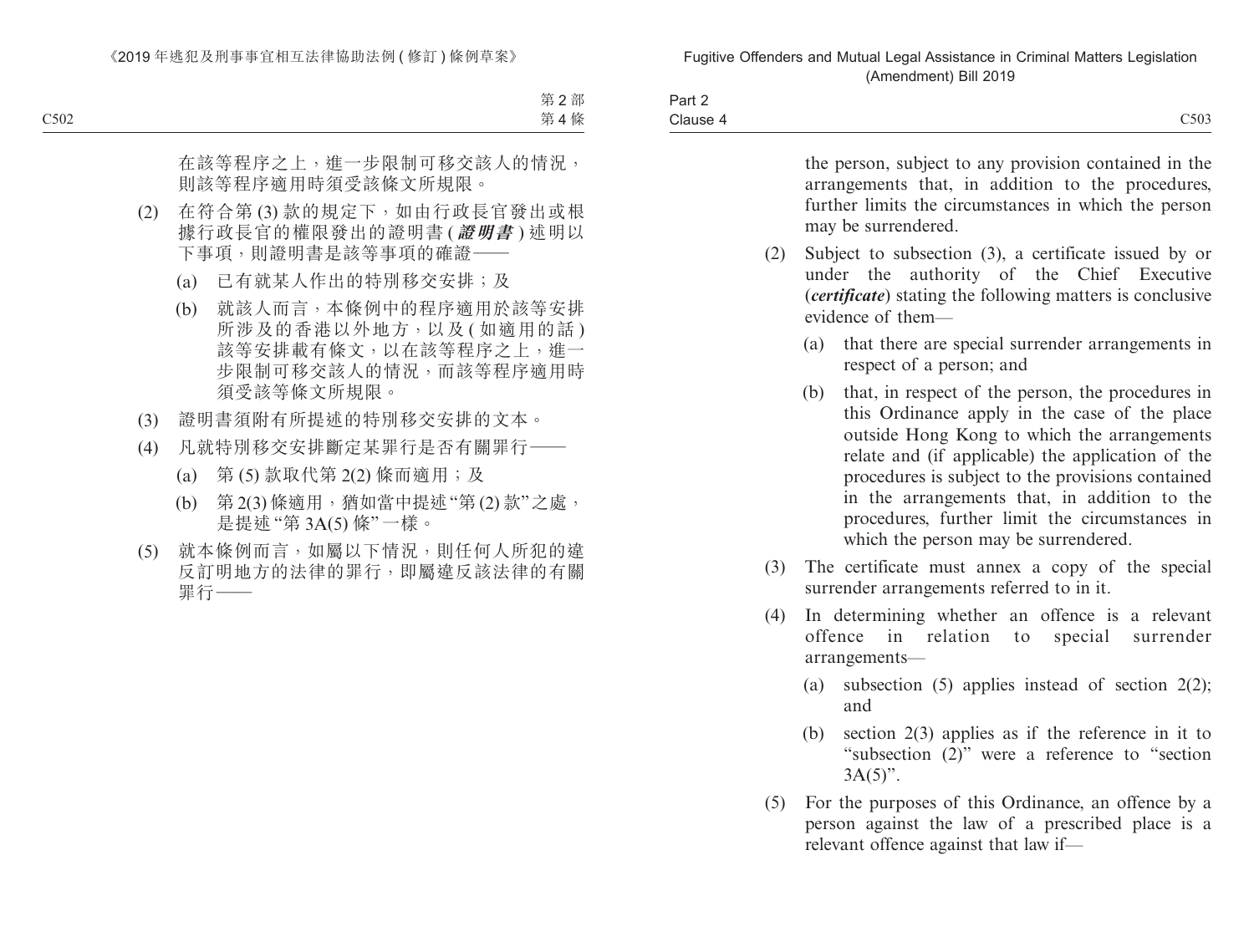| $.$ $.$ $.$ $.$ $.$<br><b>Fail</b> |      |
|------------------------------------|------|
| Clause 5                           | C505 |

|                                                                                                                                            |                                                                                                                                                                                                                                       | (a) the offence is punishable under that law with<br>imprisonment for more than 3 years, or any<br>greater punishment; and |  |  |  |
|--------------------------------------------------------------------------------------------------------------------------------------------|---------------------------------------------------------------------------------------------------------------------------------------------------------------------------------------------------------------------------------------|----------------------------------------------------------------------------------------------------------------------------|--|--|--|
| (b)                                                                                                                                        | the acts or omissions constituting the conduct<br>in respect of which the person's surrender to<br>that place is sought amount to conduct which,<br>if the conduct had occurred in Hong Kong,<br>would constitute an offence that is— |                                                                                                                            |  |  |  |
| a specified Schedule 1 offence;<br>(i)                                                                                                     |                                                                                                                                                                                                                                       |                                                                                                                            |  |  |  |
|                                                                                                                                            | (ii)                                                                                                                                                                                                                                  | triable in Hong Kong on indictment; and                                                                                    |  |  |  |
|                                                                                                                                            |                                                                                                                                                                                                                                       | (iii) punishable in Hong Kong with<br>imprisonment for more than 3 years, or<br>any greater punishment.                    |  |  |  |
|                                                                                                                                            |                                                                                                                                                                                                                                       | $(6)$ In subsection $(5)$ —                                                                                                |  |  |  |
| specified Schedule 1 offence (指明的附表 1 罪行) means an<br>offence coming within any of the descriptions<br>specified in Schedule 1 other than— |                                                                                                                                                                                                                                       |                                                                                                                            |  |  |  |

- (a) an offence described in item 10, 11, 12, 14, 21, 27, 35, 36 or 40 of that Schedule; or
- (b) an offence described in item 41, 42, 45 or 46 of that Schedule to the extent it relates to an offence mentioned in paragraph (a).".

#### **5. Section 10 amended (proceedings for committal)**

Section 10(4)—

#### **Repeal**

everything after "prescribed arrangements"

#### **Substitute**

"pursuant to which the request for surrender in respect of that person was made.".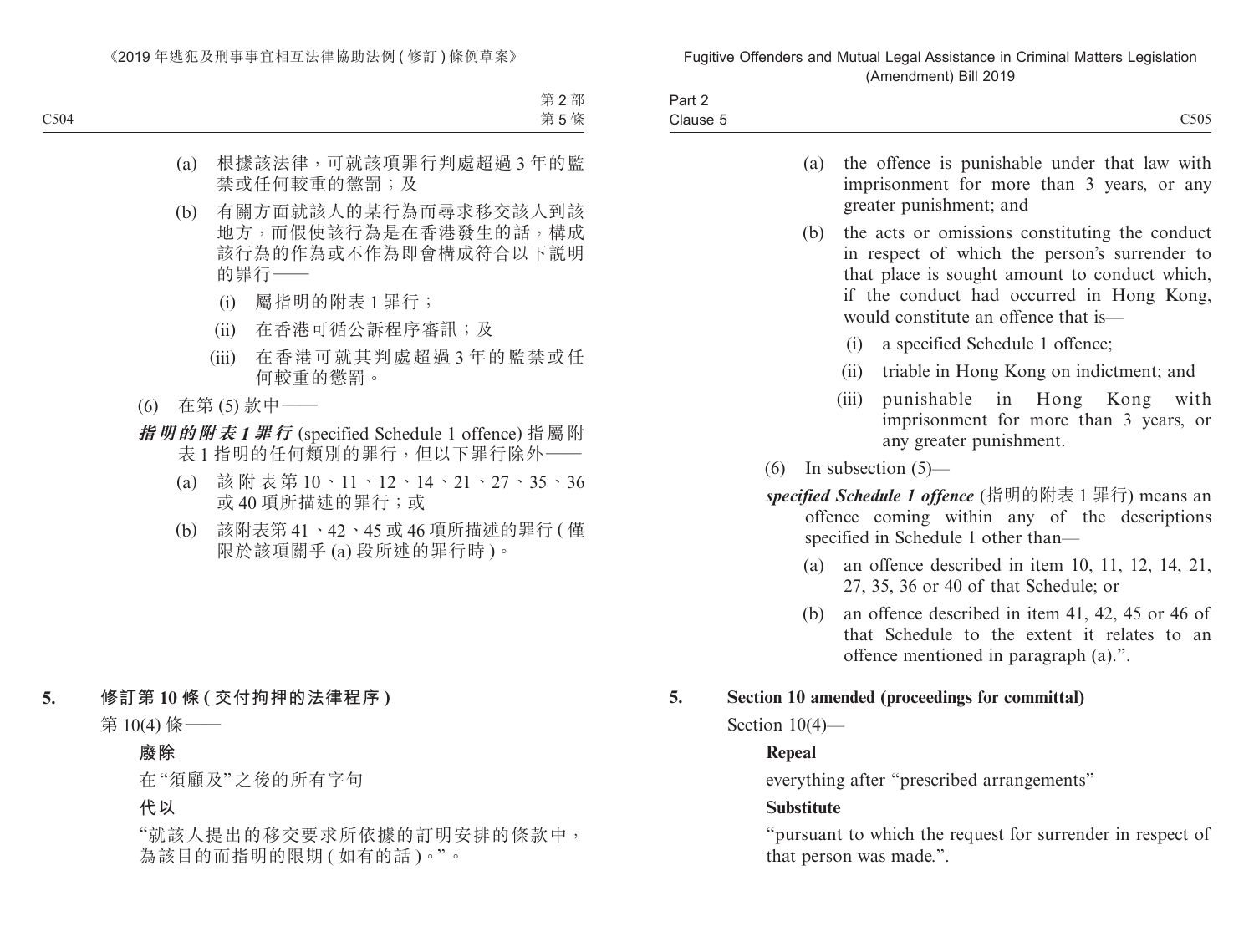| $\overline{\phantom{0}}$<br>Part 2 |      |
|------------------------------------|------|
| Clause 6                           | C507 |

#### **6. Section 23 amended (admissibility of evidence, etc.)**

After section 23(2)—

**Add**

"(2A) Also, any supporting document or other document is deemed to be duly authenticated if it purports to be signed, certified, sealed, or otherwise authenticated, in a way provided for by the prescribed arrangements concerned.".

#### **7. Schedule 1 amended (description of offences)**

Schedule 1—

**Repeal**

"[ss.  $2(2)$ "

**Substitute**

"[ss. 2(2),  $3A$ ".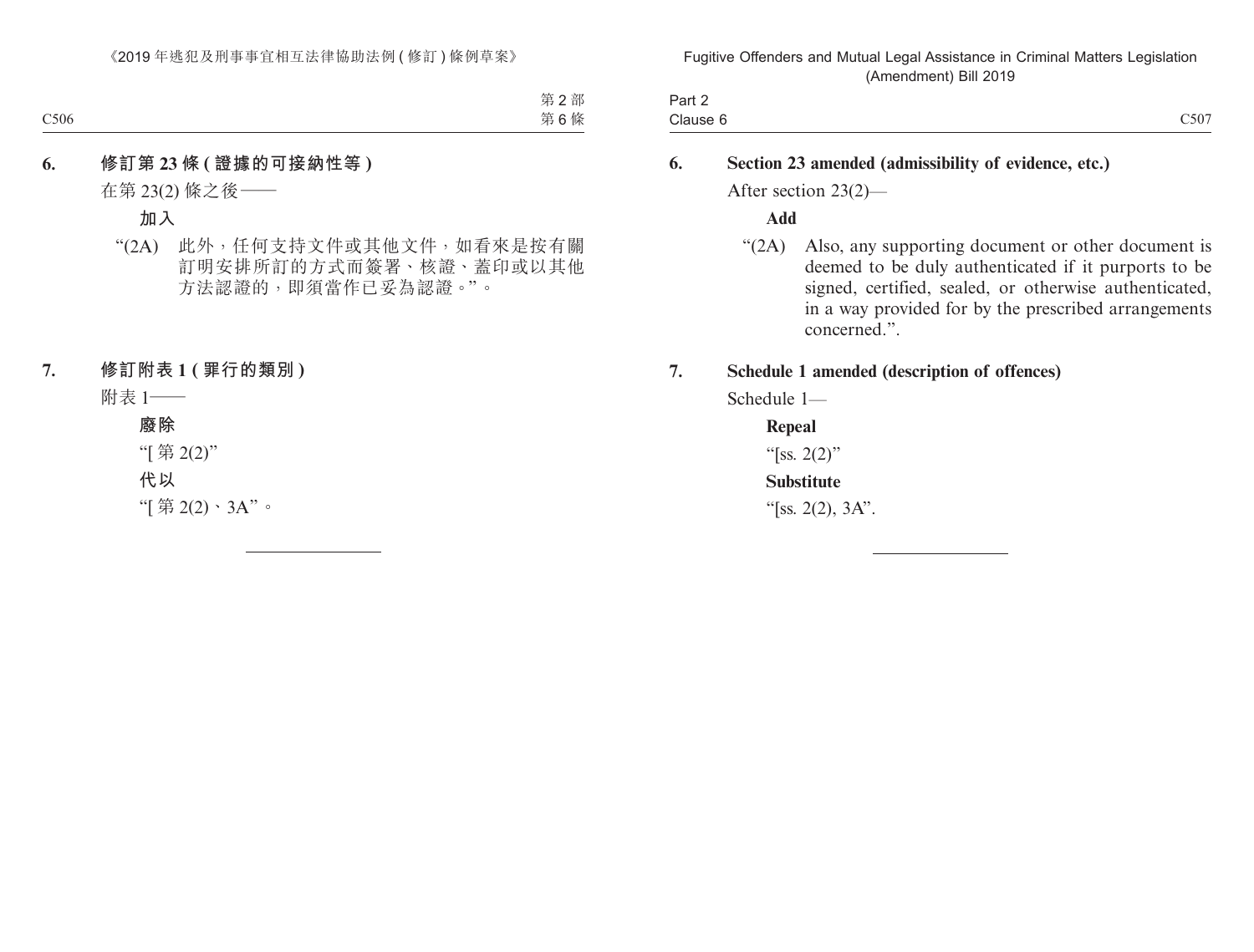| Part 3   |      |
|----------|------|
| Clause 8 | C509 |

## **Part 3**

## **Amendments to Mutual Legal Assistance in Criminal Matters Ordinance (Cap. 525)**

#### **8. Section 2 amended (interpretation)**

Section 2(1), definition of *arrangements for mutual legal assistance*—

(a) paragraph  $(a)(i)$ —

#### **Repeal**

"(other than the Central People's Government or the government of any other part of the People's Republic of China)";

(b) paragraph  $(a)(ii)$ —

#### **Repeal**

"(other than any other part of the People's Republic of China)".

#### **9. Section 3 amended (application)**

Section 3—

**Repeal subsection (1).**

## **10. Section 8 amended (requests for assistance to Hong Kong)**

After section 8(2)—

**Add**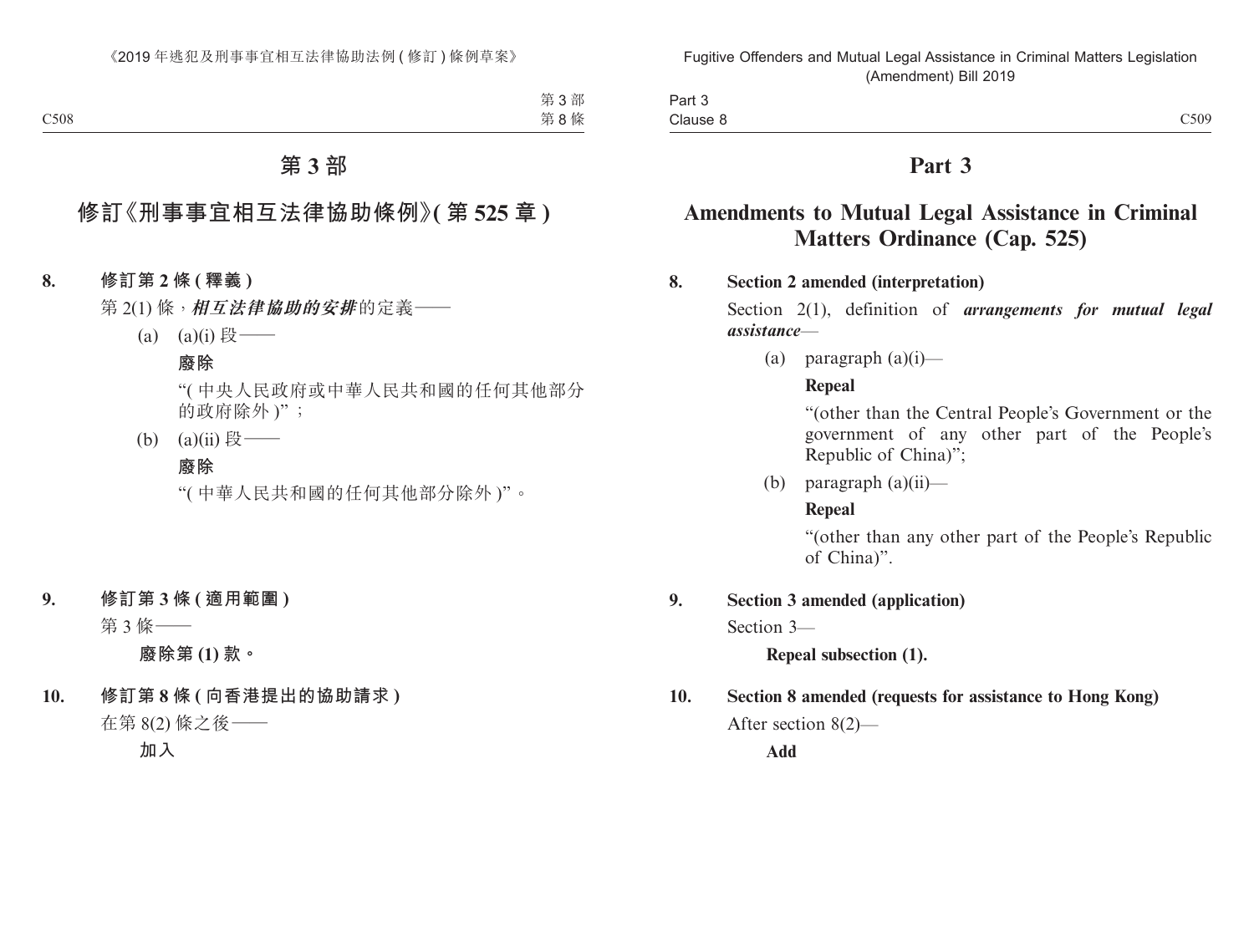| Part 5<br>. |                     |
|-------------|---------------------|
| Clause 10   | $\sim -1$<br>UJ 1.1 |
|             |                     |

- " $(3)$  If—
	- (a) a request by a place outside Hong Kong made under subsection (1) relates to a criminal matter in respect of which this Ordinance applies as between Hong Kong and that place by virtue of an order in force made under section 4(1); and
	- (b) the prescribed arrangements concerned are arrangements for mutual legal assistance that were made bilaterally between Hong Kong and that place,

the request may only be made pursuant to the prescribed arrangements concerned.".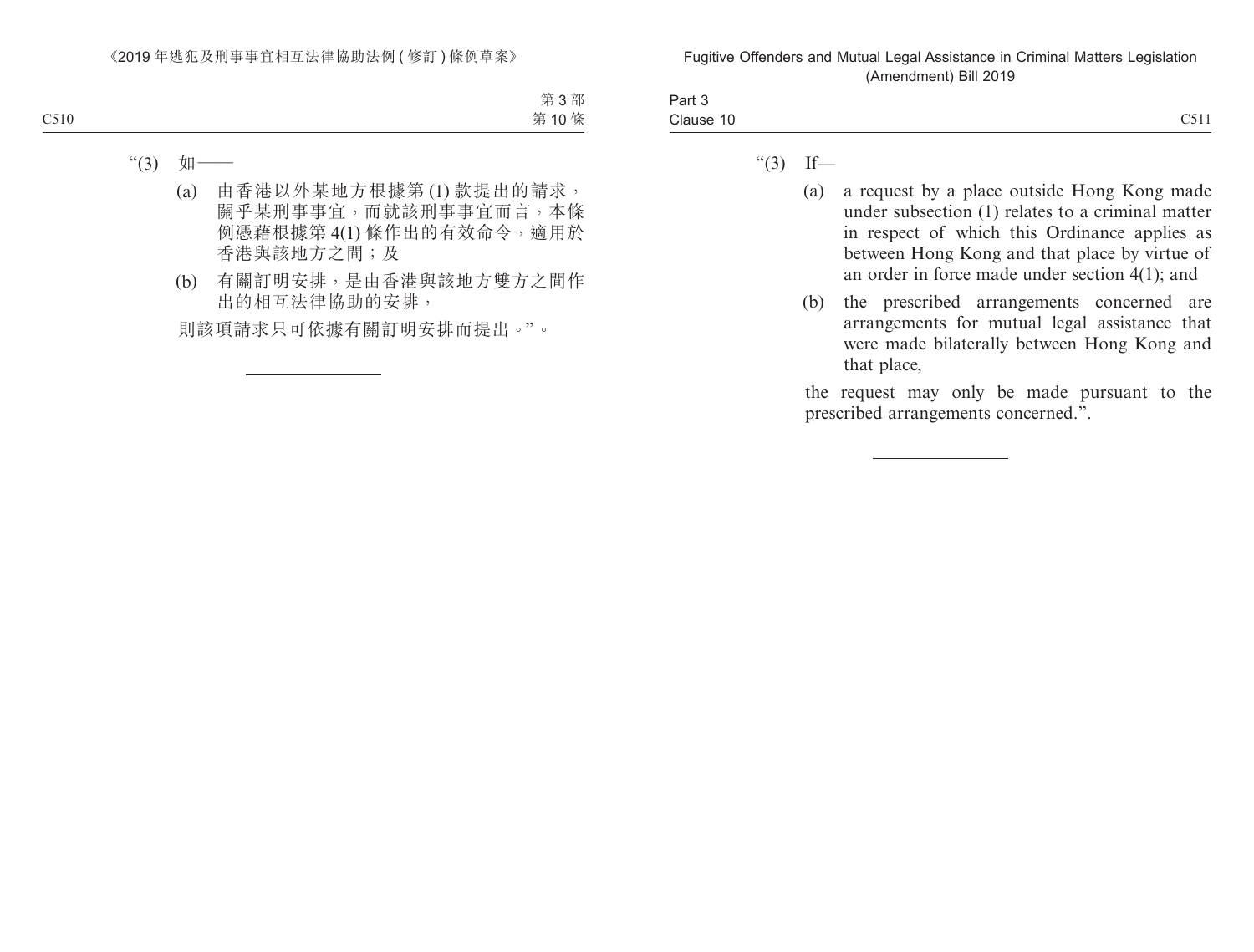#### **Explanatory Memorandum**

The main purposes of this Bill are—

- (a) to amend the Fugitive Offenders Ordinance (Cap. 503) (*FOO*) in relation to special surrender arrangements (see paragraph 3(b)) made between Hong Kong and any other place so that the arrangements, once made, may be given effect according to the procedures in the FOO and any further protection for the surrender of a person as may be provided for by the arrangements; and
- (b) to amend the Mutual Legal Assistance in Criminal Matters Ordinance (Cap. 525) (*MLAO*) so that arrangements for mutual legal assistance made between Hong Kong and any other part of the People's Republic of China (*PRC*) may be given effect.

#### **Amendments to FOO**

- 2. Currently—
	- (a) arrangements for the surrender of fugitive offenders (*surrender arrangements*), not being such arrangements made between Hong Kong and other parts of the PRC, may be given effect under the FOO; and
	- (b) in order to give effect to such arrangements, it is necessary for the Chief Executive in Council to make an order under section 3 of the FOO (*section 3 order*) so that the FOO applies in relation to the arrangements.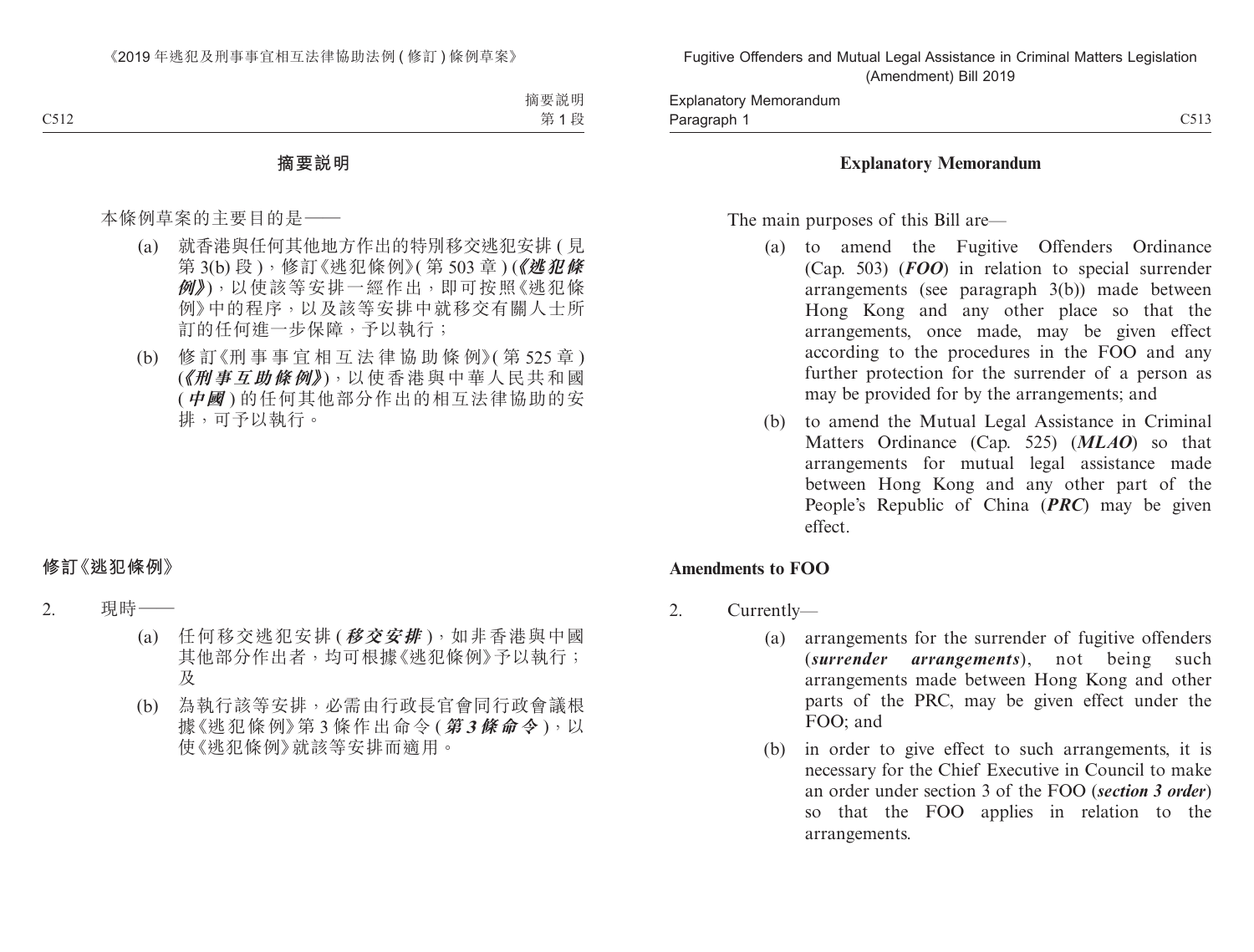Paragraph 3 and 2011 C515 Explanatory Memorandum Paragraph 3

- 3. Clause 3 amends section 2(1) of the FOO to differentiate between—
	- (a) surrender arrangements of a general nature, for which the exception for other parts of the PRC is retained (see the amended definition of *arrangements for the surrender of fugitive offenders*); and
	- (b) surrender arrangements that relate to particular circumstances not covered by surrender arrangements of a general nature implemented by a section 3 order that is in force, for which the exception for other parts of the PRC is removed (see the new definition of *special surrender arrangements*).
- 4. Clause 4 adds a new section 3A to the FOO to provide for a mechanism by which the FOO applies in relation to special surrender arrangements without the need for making a section 3 order or other subsidiary legislation. The scope of the offences covered for a surrender from Hong Kong in such a case is limited in that only 37 items of offences currently described in Schedule 1 to the FOO are included while 9 other items are excluded. The inclusion of the 37 items is based on their existing descriptions only, and 4 of them are further limited in that they are excluded to the extent they relate to those 9 excluded items. Moreover, the offence has to be one that is triable on indictment and punishable with imprisonment for more than 3 years or any greater punishment. On the other hand, the existing regime (including the offences covered) for applying the FOO in relation to surrender arrangements of a general nature through a section 3 order is not changed.
- 5. Clause 5 amends section 10(4) of the FOO so that the section applies in relation to surrender arrangements of a general nature as well as special surrender arrangements.